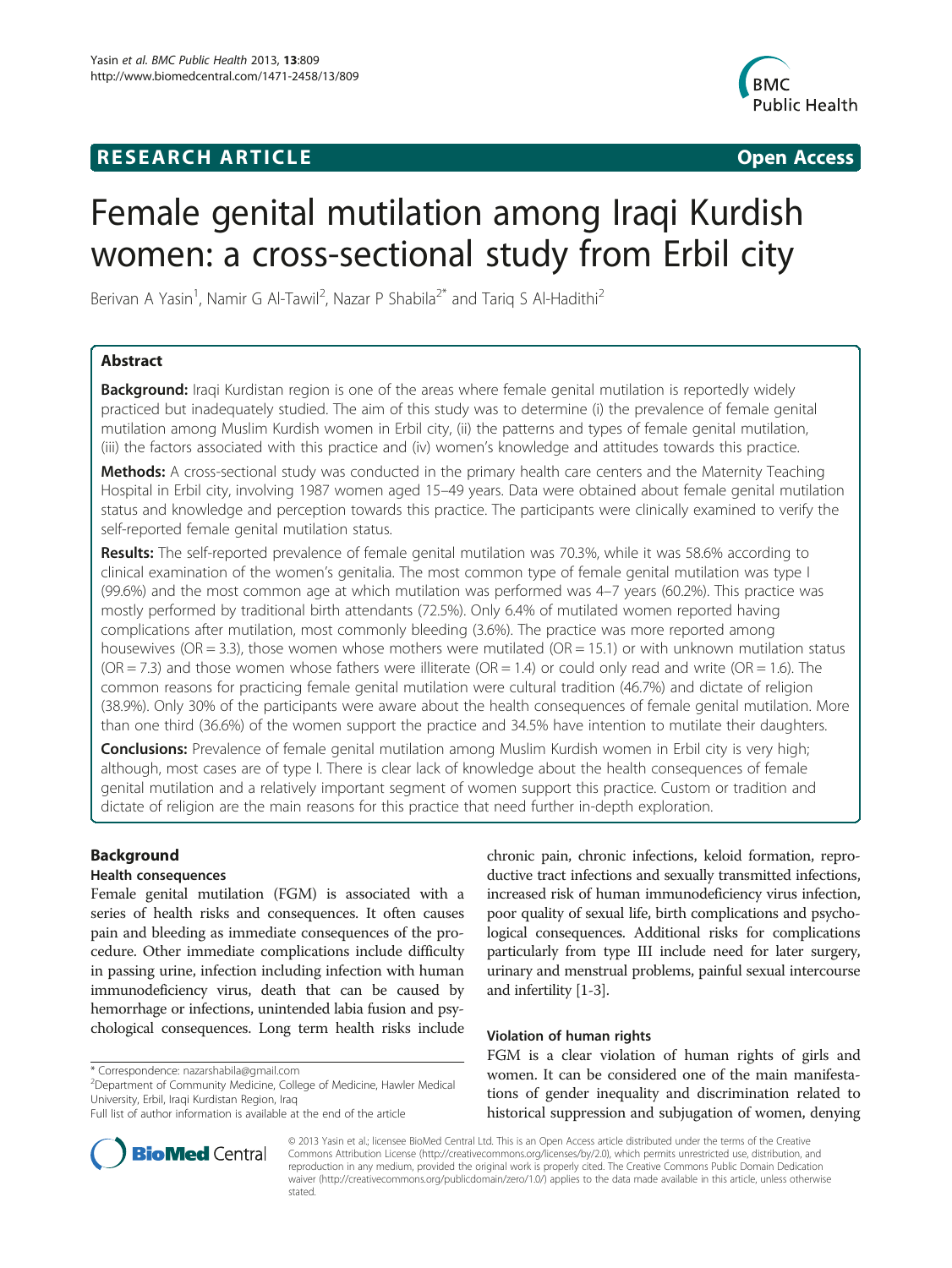girls and women the full enjoyment of their rights and liberties [[4\]](#page-6-0).

## Epidemiology

FGM is a deeply rooted tradition in more than 28 African countries and a few populations in Asia and the Middle East [\[5](#page-6-0)]. It is estimated that 100–140 million women have experienced some form of the practice all over the world [[6\]](#page-7-0). It is also estimated that around 3 million girls in sub-Saharan Africa, Egypt and Sudan, the majority of which below 15 years, are at risk of genital mutilation annually [[5](#page-6-0)].

## Classification of FGM

The World Health Organization has classified the forms of FGM into four types. Type I, which is the mildest type, involves partial or total removal of the clitoris and/ or the prepuce. Type I mutilation is subdivided into Type Ia, removal of the clitoral hood or prepuce only and Type Ib, removal of the clitoris with the prepuce. Type II involves partial or total removal of the clitoris and the labia minora, with or without excision of the labia majora. There are three major variations of type II mutilation; Type IIa involves removal of the labia minora only, Type IIb involves partial or total removal of the clitoris and the labia minora and Type IIc involves partial or total removal of the clitoris, the labia minora and the labia majora. Type III, the most severe type, involves narrowing of the vaginal orifice with creation of a covering seal by cutting and appositioning the labia minora and/or the labia majora, with or without excision of the clitoris (infibulation). Type III includes two subdivisions; Type IIIa involves removal and apposition of the labia minora and Type IIIb involves removal and apposition of the labia majora. Type IV involves all other harmful procedures to the female genitalia for non-medical purposes, for example: pricking, piercing, incising, scraping and cauterization [[1\]](#page-6-0).

In classifying FGM, the word 'clitoris' is used to refer to the clitoral glans (i.e. the external part of the clitoris). It does not include the clitoral body or the crura, which are situated directly beneath the soft tissue and are not visible from outside. The clitoral prepuce is the fold of skin that surrounds and protects the clitoral glans [[1\]](#page-6-0).

## Legislations against FGM

Legislations prohibiting and criminalizing FGM have been introduced in several countries where FGM is practiced including several African countries [\[7](#page-7-0)]. Most industrialized countries, including the majority of Western Europe countries, where immigrant communities continue the practice have either employed already existing general criminal law provisions related to abuse or mutilation or introduced specific criminal law provisions prohibiting FGM [[5](#page-6-0)[,8](#page-7-0)].

## FGM in Iraqi Kurdistan region

FGM is widely practiced in Iraqi Kurdistan region, which is inhabited mostly by Muslim Kurds. According to activists and human rights organizations, the prevalence of FGM in Iraqi Kurdistan region is around 40% [\[9](#page-7-0)]. The roots of the practice in Kurdistan region are unclear. Although the practice is common in Iraqi and Iranian Kurdish areas [\[10](#page-7-0)], it is less common in other parts of Iraq and in Kurdish areas in neighboring Turkey. The prevalence of FGM is particularly high in the rural areas of Iraqi Kurdistan region. In some specific rural areas a prevalence of up to 70% has been reported. Traditionally, Kurdish society is agrarian; a significant part of the population lives outside cities, where the high prevalence of illiteracy and poverty and presence of conservative Islam appear to play a role in the high prevalence of FGM [\[9,11,12](#page-7-0)].

## Study objectives

There is little published evidence that has quantified the problem of FGM in Kurdistan region and described its patterns and associated factors. Moreover, there is lack of demographic and health survey data on Kurdish community and Iraq as whole. Therefore, this study was conducted to determine (i) the prevalence of FGM among Kurdish women in Erbil city, (ii) the patterns and types of FGM, (iii) the factors associated with this practice and (iv) women's knowledge and attitudes towards this practice.

## **Methods**

## Setting and design

A cross-sectional study was conducted in Erbil city, the capital of Kurdistan region of Iraq, from November 2007 to March 2009. The study was carried out in the delivery rooms of the Maternity Teaching Hospital and the maternal care units of 14 primary health care centers in Erbil city.

## Study participants

A sample size of 1860 women was calculated based on having a ±3 precision around an estimated prevalence of FGM of 50% with a 95% confidence interval. The sample size was increased to 2000 to adjust for possible nonresponse. The study participants included married and unmarried Muslim Kurdish women of childbearing age (15–49 years). A convenience sample of 2000 women attending the primary health care centers and the delivery rooms of Erbil Maternity Teaching Hospital was selected. From each of the 14 primary health care centers in Erbil city, around 70 women were invited to participate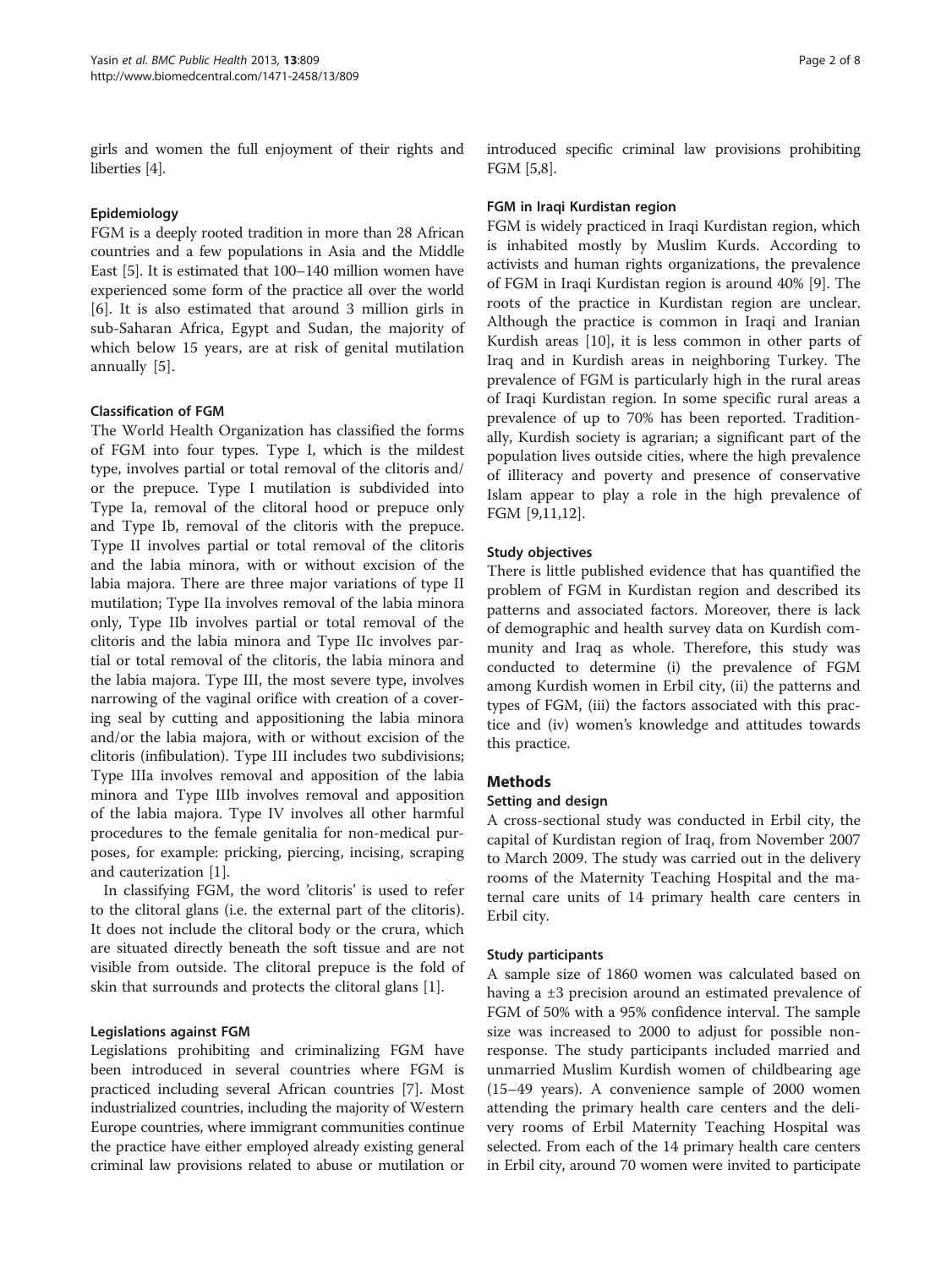in the study regardless of the catchment area of the health center. At the delivery rooms of Erbil Maternity Teaching Hospital, 1000 women were invited to participate in the study. Participants' selection was made arbitrarily before knowing their FGM status.

#### Data collection

Data were collected using a structured intervieweradministered questionnaire. The questionnaire addressed the main sociodemographic characteristics of the participants and the self-reported circumcision status of the participants and their mothers. The questionnaire also addressed the knowledge and attitude of the participants towards FGM. Here we used open questions to encourage participants to talk about FGM in terms of the reasons for practicing it, the known potential health consequences, whether they support this practice or not and whether they intend to mutilate their daughters or not. A female doctor verified the self-reported circumcision status of participants by clinical examination. Verbal informed consent was obtained from each participant prior to study enrollment. The study was approved by the Research Ethics Committee of Hawler Medical University.

#### Data analysis

The statistical package for social sciences (SPSS, version 18) was used for statistical analysis. Proportions, means and tables were used for data summarization and presentation. Student's t-test was used for comparing means. Univariate logistic regression was performed for assessing the association of sociodemographic factors with the practice of FGM. Multiple logistic regression for controlling for associated sociodemographic factors was performed for those variables that were statistically significant in the univariate logistic model. Degree of association was measured by odds ratio with 95% confidence interval. A p-value of ≤ 0.05 was considered as statistically significant.

## Results

Of the 2000 women, 1987 agreed to participate in the study with a response rate of 99.4%. The mean age  $\pm$  SD of the participants was  $27.6 \pm 6.9$  years (range 15–49). Other sociodemographic characteristics of the participants are shown in Table 1.

Of the 1987 participants, 1397 (70.3%) reported to have undergone FGM. Clinical examination verified presence of FGM among 1164 (58.6%) participants. The mean age ± SD of clinically confirmed mutilated participants (27.8  $\pm$  7.0 years) was significantly higher (P = 0.050) than that of non-mutilated  $(27.2 \pm 6.9)$ . Majority had type I mutilation (99.6%). Only five participants had type II mutilation; two were at the age of 15–19 years and three at the age of 20–29 years, all of them were born in rural

#### Table 1 Sociodemographic characteristics of the participants

| <b>Characteristic</b>                    | No.  | (%)    |
|------------------------------------------|------|--------|
| Age group (years)                        |      |        |
| $15 - 19$                                | 193  | (9.7)  |
| $20 - 29$                                | 1098 | (54.9) |
| $30 - 39$                                | 567  | (28.4) |
| $40 - 49$                                | 142  | (7.1)  |
| <b>Marital status</b>                    |      |        |
| Married                                  | 1882 | (94.7) |
| Single                                   | 95   | (4.8)  |
| Widowed                                  | 10   | (0.5)  |
| Occupation                               |      |        |
| Housewife                                | 1606 | (80.8) |
| Employed (public or private sectors)     | 315  | (15.9) |
| Student                                  | 66   | (3.3)  |
| Place of birth                           |      |        |
| Urban                                    | 1492 | (75.1) |
| Rural                                    | 495  | (24.9) |
| <b>Mother education</b>                  |      |        |
| Illiterate                               | 1617 | (81.4) |
| Read and write                           | 89   | (4.5)  |
| Primary school                           | 164  | (8.3)  |
| Intermediate school and higher education | 117  | (5.9)  |
| <b>Father education</b>                  |      |        |
| Illiterate                               | 1002 | (50.4) |
| Read and write                           | 146  | (7.3)  |
| Primary school                           | 431  | (21.7) |
| Intermediate and higher school           | 408  | (20.5) |

areas, the mothers of four of them were illiterate and the father of one of them was illiterate. Only 983 (84.5%) mutilated participants remembered who performed mutilation for them. Of these, the majority of FGMs (72.5%) were performed by traditional birth attendants. Only 747 (64.2%) mutilated participants remembered the age at which they were mutilated. Of these, the majority (60.2%) were mutilated when they were between the ages of four and seven years. Around 6.4% of mutilated participants reported complications after mutilation; most commonly in the form of bleeding (3.6%). Details of the FGM characteristics of the clinically verified mutilated participants are shown in Table [2](#page-3-0).

The practice of FGM was significantly associated with the employment status of the women, FGM status of their mothers and education status of their fathers. The practice was more reported among housewives (adjusted  $OR = 3.3$ , 95% confidence interval (CI) 1.8-6.1), those women whose mothers were mutilated (adjusted  $OR = 15.1$ ,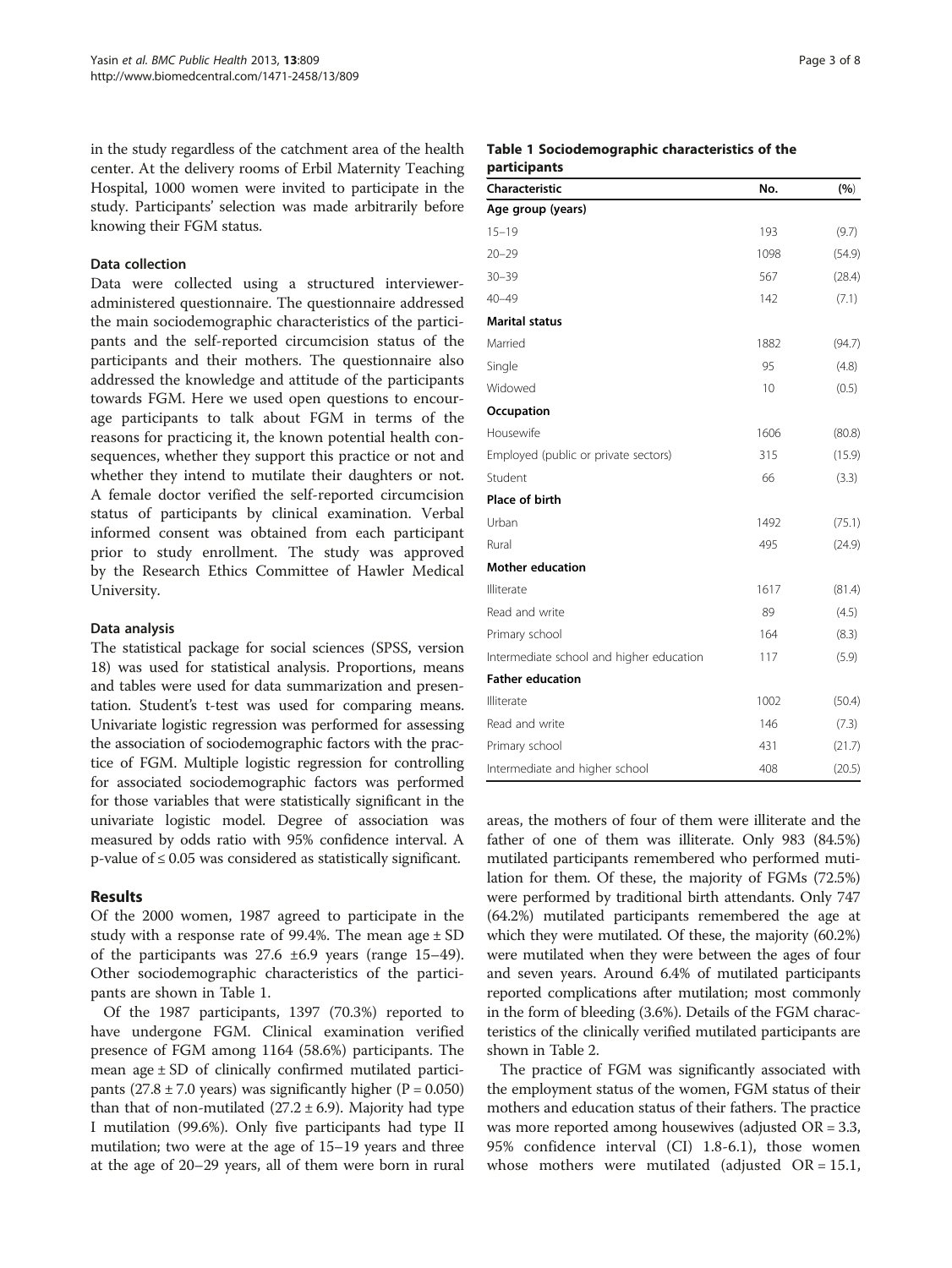| verified mutilated participants ( $n = 1164$ ) |                |        |  |  |  |
|------------------------------------------------|----------------|--------|--|--|--|
| Characteristic                                 | No.            | (%)    |  |  |  |
| Type of FGM $(n = 1164)$                       |                |        |  |  |  |
| Type I*                                        | 1159           | (99.6) |  |  |  |
| Type II**                                      | 5              | (0.4)  |  |  |  |
| Person performed mutilation ( $n = 983$ )      |                |        |  |  |  |
| Traditional birth attendant                    | 713            | (72.5) |  |  |  |
| Traditional circumciser                        | 119            | (12.1) |  |  |  |
| Relative                                       | 109            | (11.1) |  |  |  |
| Neighbor                                       | 33             | (3.4)  |  |  |  |
| Health care providers                          | 9              | (0.9)  |  |  |  |
| Age at mutilation (years) ( $n = 747$ )        |                |        |  |  |  |
| $\leq 4$                                       | 124            | (16.6) |  |  |  |
| $4 - 7$                                        | 450            | (60.2) |  |  |  |
| $8 - 11$                                       | 158            | (21.2) |  |  |  |
| $12 - 15$                                      | 14             | (1.9)  |  |  |  |
| $\geq 16$                                      | 1              | (0.1)  |  |  |  |
| Complications after FGM ( $n = 1164$ )         |                |        |  |  |  |
| Short-term complications                       |                |        |  |  |  |
| Bleeding                                       | 42             | (3.6)  |  |  |  |
| Pain                                           | 11             | (0.9)  |  |  |  |
| Long-term complications                        |                |        |  |  |  |
| Reduced libido                                 | 20             | (1.7)  |  |  |  |
| Psychological                                  | $\overline{2}$ | (0.2)  |  |  |  |
| No complications                               | 1089           | (93.6) |  |  |  |
|                                                |                |        |  |  |  |

<span id="page-3-0"></span>

| Table 2 Genital mutilation characteristics of clinically |  |  |
|----------------------------------------------------------|--|--|
| verified mutilated participants ( $n = 1164$ )           |  |  |

FGM female genital mutilation.

\* Type I, partial or total removal of the clitoris and/or the

prepuce (clitoridectomy).

\* Type II, partial or total removal of the clitoris and the labia minora, with or without excision of the labia majora (excision).

95% CI 10.6-21.6) or with unknown mutilation status (adjusted  $OR = 7.3$ , 95% CI 4.4-12.0) and those women whose fathers were illiterate (adjusted OR = 1.4, 95% CI 1.1-1.9) or could only read and write (adjusted  $OR =$ 1.6, 95% CI 1.02-2.5). No statistically significant association was found between the practice of FGM and the place of birth of the women or the education status of their mothers. Details of logistic regression for factors associated with the practice of FGM are shown in Table [3](#page-4-0).

Only 29.5% of participants were aware that FGM could cause some complications. These participants identified reduced libido and bleeding as the most common complications; 23.9% and 3.6%, respectively. The participants cited social and cultural tradition (46.7%) and dictate of religion (38.8%) as the primary reasons for practicing FGM. More than one third (36.6%) of the women support the practice. Around 35% of participants have the intention to mutilate their daughters; 46.8% of mutilated

participants and 17.1% of non-mutilated participants. Details of participants' perception about FGM are shown in Table [4.](#page-5-0)

## **Discussion**

FGM is a deeply rooted tradition that is still practiced in Erbil city. Cultural tradition and dictate of religion are the main provocative factors for continuation of the practice. According to UNICEF, Iraqi Kurdistan region and the Kurdish area of Iran have intermediate prevalence of FGM [[4\]](#page-6-0). The high prevalence of FGM reported in this study was relatively lower than those reported by other studies from similar settings in Iraqi Kurdistan region; 63.0-72.8% in Erbil governorate [\[9,13](#page-7-0)], 73.0-77.9% in Sulaimania governorate [\[9,14](#page-7-0)] and 65.0-81.2% in Garmian and New Kirkuk region [[9,15\]](#page-7-0). However, the reported rate of this study was in agreement with a study from Iranian Kurdish area in 2011 (55.7%) [[10\]](#page-7-0). The above-mentioned studies from Iraqi Kurdistan region have primarily relied on self-declared FGM status in interviews, to determine the prevalence of FGM.

The relatively lower rate reported in this study might be attributed to verification of FGM by clinical examination rather than depending merely on interview results. A relatively high proportion of participants in this study (11.7%) reported that they have been mutilated but clinical examination revealed no mutilation. This does not necessarily mean that these women are not telling the truth. Under-reporting FGM is far more common than over-reporting [[1,](#page-6-0)[16\]](#page-7-0). In some societies women are expected to deny or under-report the type of FGM rather than over-reporting it. However, in other societies women might claim they are mutilated because of the high social pressure and the risk of social ostracism [\[17](#page-7-0)]. The disagreement between self-reporting and clinical examination can also be attributed either to having a very small cutting that could have been disappeared with anatomical growth of genital area or having made a small wound which was regarded as circumcision [\[18](#page-7-0)]. Disagreement between reporting FGM and examination findings has also been shown in a study from Egypt where 5% of women reported that they had been mutilated but were found not to have any evidence of FGM on examination. On the other hand, 1% of women had reported that they were not circumcised but some evidences of FGM were found on examination [\[19](#page-7-0)].

The reports of high prevalence of FGM in Iraqi Kurdistan region in 2007 resulted in launching the campaign of "Stop FGM in Kurdistan" by a number of civil society organizations and women's rights groups. This awareness and advocacy campaign that was supported by a number of regional parliament members helped in adopting legal prohibition of FGM in Kurdistan region [\[20\]](#page-7-0). The substantial efforts that have been made in Kurdistan region to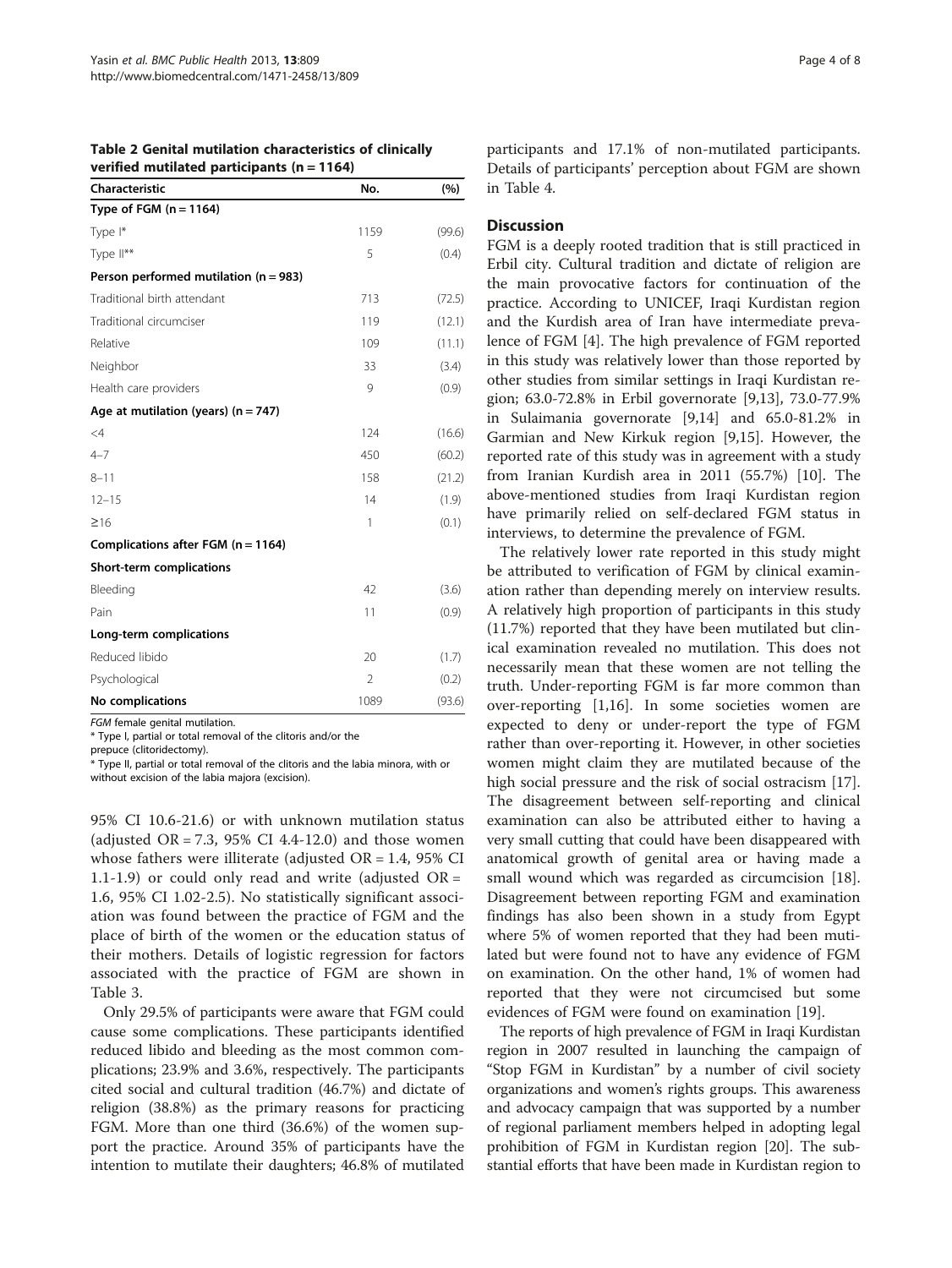| Characteristic                           | FGM status of women |        |               | Crude  |                     | Adjusted* |                   |         |
|------------------------------------------|---------------------|--------|---------------|--------|---------------------|-----------|-------------------|---------|
|                                          | <b>Mutilated</b>    |        | Non-mutilated |        | Odds ratio          | P value   | Odds ratio        | P value |
|                                          | No.                 | (%)    | No.           | (%)    | (95% CI)            |           | (95% CI)          |         |
| Age group (years)                        |                     |        |               |        |                     |           |                   |         |
| $15 - 24$                                | 338                 | (43.7) | 435           | (56.3) | $0.8(0.6 - 1.0)$    | 0.510     |                   |         |
| $25 - 34$                                | 339                 | (41.0) | 488           | (59.0) | $0.9(0.7-1.1)$      | 0.279     |                   |         |
| $\geq$ 35                                | 146                 | (37.7) | 241           | (62.3) |                     |           |                   |         |
| Occupation                               |                     |        |               |        |                     |           |                   |         |
| Housewife                                | 1024                | (63.8) | 582           | (36.2) | $4.7(2.7 - 8.1)$    | < 0.001   | $3.3(1.8-6.1)$    | < 0.001 |
| Employed                                 | 122                 | (38.7) | 193           | (61.3) | $1.7(0.9 - 3.0)$    | 0.081     | $1.8(0.9 - 3.5)$  | 0.075   |
| Student                                  | 18                  | (27.3) | 48            | (72.7) |                     |           |                   |         |
| Place of birth                           |                     |        |               |        |                     |           |                   |         |
| Rural                                    | 315                 | (63.6) | 180           | (36.4) | $1.3(1.1-1.6)$      | 0.009     | $1.0(0.8-1.2)$    | 0.702   |
| Urban                                    | 849                 | (56.9) | 643           | (43.1) |                     |           |                   |         |
| <b>Mother FGM status</b>                 |                     |        |               |        |                     |           |                   |         |
| Mutilated                                | 1067                | (70.2) | 453           | (29.8) | $18.5(13.1 - 26.2)$ | < 0.001   | 15.1 (10.6-21.6)  | < 0.001 |
| Don't know                               | 57                  | (50.9) | 55            | (49.1) | $8.2$ (4.9-13.4)    | < 0.001   | $7.3(4.4-12.0)$   | < 0.001 |
| Not mutilated                            | 40                  | (11.3) | 315           | (88.7) |                     |           |                   |         |
| Mother education                         |                     |        |               |        |                     |           |                   |         |
| Illiterate                               | 1015                | (62.8) | 602           | (37.2) | $5.1(3.3-7.9)$      | < 0.001   | $1.5(0.9-2.6)$    | 0.142   |
| Read and write                           | 45                  | (50.6) | 44            | (49.4) | $3.1(1.7-5.6)$      | < 0.001   | $1.4(0.7-2.8)$    | 0.344   |
| Primary school                           | 75                  | (45.7) | 89            | (54.3) | $2.6(1.5-4.3)$      | < 0.001   | $1.3(0.7-2.5)$    | 0.389   |
| Intermediate school and higher education | 29                  | (24.8) | 88            | (75.2) |                     |           |                   |         |
| <b>Father education</b>                  |                     |        |               |        |                     |           |                   |         |
| Illiterate                               | 654                 | (65.3) | 348           | (34.7) | $2.7(2.1-3.4)$      | < 0.001   | $1.4(1.1-1.9)$    | 0.022   |
| Read and write                           | 96                  | (65.8) | 50            | (34.2) | $2.7(1.8-4.1)$      | < 0.001   | $1.6(1.02 - 2.5)$ | 0.040   |
| Primary school                           | 246                 | (57.1) | 185           | (42.9) | $1.9(1.4-2.5)$      | < 0.001   | $1.3(0.9-1.8)$    | 0.110   |
| Intermediate school and higher education | 168                 | (41.2) | 240           | (58.8) |                     |           |                   |         |

<span id="page-4-0"></span>

| Table 3 Logistic regression for factors associated with the practice of FGM among participants |  |
|------------------------------------------------------------------------------------------------|--|
|------------------------------------------------------------------------------------------------|--|

CI confidence interval, FGM female genital mutilation.

\* Only those variables that were significant in the univariate logistic model were considered for the multiple logistic regression model.

abandon this practice of FGM since 2007 resulted in passing the Family Violence Bill in June 2011. This bill includes several provisions criminalizing FGM in Kurdistan. The regional government also established the Women's Affairs Supreme Council, a governmental agency directly linked to the Prime Minister's office and responsible to combat all types of gender-based violence including FGM. These efforts have actively engaged civil society organizations and religious leaders to help in reducing the practice of FGM. These initiatives might have contributed to the increased awareness of the new generation about the health risks of FGM, which is evident from having a considerable proportion of the mutilated participants not having the intension to mutilate their daughters and the marginally statistically significant lower mean age of non-mutilated study participants than that of mutilated participants.

Broadly speaking, there is some evidence of increased awareness of the new generation about the health risks of FGM. In Egypt, the attitude about circumcision appears to be changing as the proportion of evermarried women who believe that circumcision should continue has dropped from 82 percent in 1995 to 63 percent in 2008 [[21](#page-7-0)]. In Nigeria, similarly women younger than 36 years had more awareness about health risks of FGM than older women [\[22](#page-7-0)]. Moreover, women after marriage might change their attitudes towards FGM by following the customs of their husbands' families that might not practice FGM in their tradition.

The main reasons for practicing FGM in this study were social and cultural tradition and dictate of religion. Moreover, a considerable number of study participants supported continuation of FGM practice, in particular the mutilated participants. This suggests that the main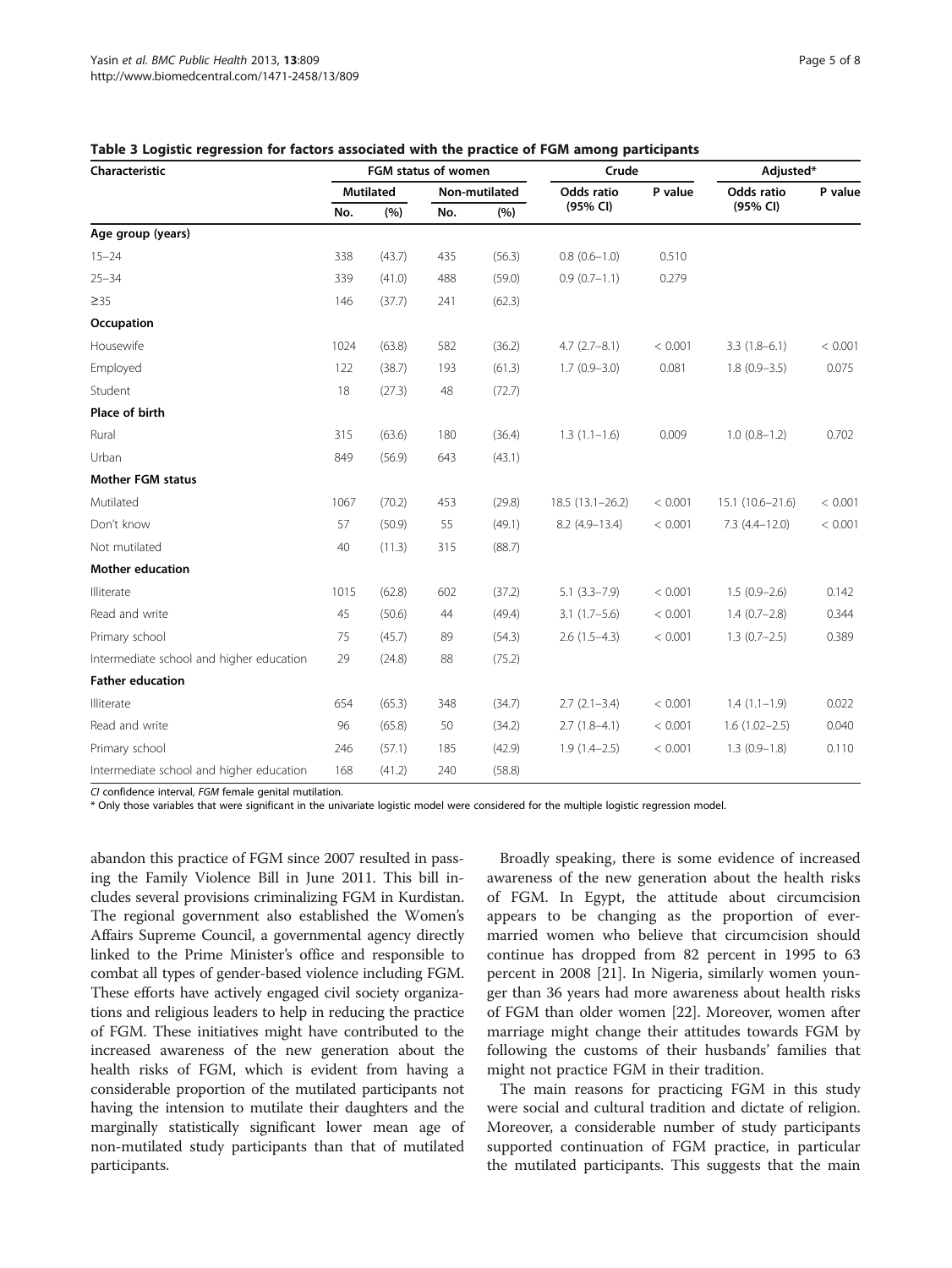<span id="page-5-0"></span>Table 4 Knowledge and perception of participants about FGM (n = 1987)

| Variable                                  | No.            | (%)    |
|-------------------------------------------|----------------|--------|
| Impact of FGM on woman's health           |                |        |
| No                                        | 1033           | (52.0) |
| Don't know                                | 368            | (18.5) |
| Yes                                       | 586            | (29.5) |
| Reduce libido                             | 474            | (23.9) |
| Bleeding                                  | 71             | (3.6)  |
| Pain                                      | 26             | (1.3)  |
| Infertility                               | 4              | (0.2)  |
| Gloominess                                | 3              | (0.2)  |
| Others (infection, difficult labor, etc.) | 8              | (0.4)  |
| <b>Reasons for practicing FGM</b>         |                |        |
| Social and cultural tradition             | 928            | (46.7) |
| Dictate of religion                       | 770            | (38.8) |
| Reduce libido                             | 155            | (7.8)  |
| Cleanliness                               | 14             | (0.7)  |
| Remove bad odor                           | $\overline{7}$ | (0.4)  |
| More beautiful appearance                 | 5              | (0.3)  |
| Don't know                                | 107            | (5.4)  |
| <b>Attitude towards FGM</b>               |                |        |
| Support FGM                               | 728            | (36.6) |
| Against FGM                               | 1259           | (63.4) |
| Intention to mutilate daughters           | 686            | (34.5) |
| Mutilated women ( $n = 1164$ )            | 545            | (46.8) |
| Non-mutilated women ( $n = 823$ )         | 141            | (17.1) |

FGM female genital mutilation.

provocative factor for continuation of the practice is tradition and customs inherited in the family from mothers to daughters. In Egypt, which shares a relatively similar socio-cultural context to Iraq and Kurdistan region, the main reported reasons behind the practice are religious tradition (33.4%), cultural and social tradition (17.9%) and chastity (15.9%) [\[23](#page-7-0)]. Though no religious scripts prescribe FGM, it is often believed that the practice has religious support [\[23](#page-7-0)-[25\]](#page-7-0). Religious leaders take varying positions with regard to FGM: some promote it, some consider it irrelevant to religion, and others contribute to its elimination [\[26\]](#page-7-0). For example, a reputed Islamic scholar in Iraqi Kurdistan region condemned the practice and completely denied any association between FGM and Islam [\[24](#page-7-0)]. As FGM is frequently linked to religious dictate, there should be an emphasis on the role played by religious leaders in fighting this phenomenon. In fact, the role of religious leaders in combating FGM in the region is extremely important due to the respect and influence they have in the local communities.

The most common type of FGM in this study was type I. In Egypt, type I and II are the most commonly reported types of FGM while in Africa type II accounts for up to 80% of all cases [[23\]](#page-7-0). Studies that are based on clinical examination have documented large variations in the level of agreement between self-reported descriptions and clinically observed types of FGM [\[16,27-30](#page-7-0)]. Both under-reporting and less commonly over-reporting have been documented. The commonest discrepancy is that a large percentage of women declare that they have undergone Type I or II, even though clinical examination indicates Type III [\[30\]](#page-7-0). In addition, the reliability of clinical observation can be limited by natural anatomical variations and difficulty in estimating the amount of clitoral tissue under an infibulation [[1\]](#page-6-0).

In this study most of mutilations were carried out by traditional birth attendants, and a limited proportion by traditional circumcisers and health care providers. Unlike male traditional circumcisers for male circumcision that widely exist in the Iraqi Kurdish society, female traditional circumcisers rarely exist. Therefore, the traditional birth attendants, who usually have many duties besides attending deliveries of women at home, might consider genital mutilation one of their duties either as a religious obligation or as a custom to be practiced in their communities. According to different settings, different professions are involved in FGM. Unlike the Iraqi Kurdistan region, traditional circumcisers are responsible for performing most of the FGMs in the Iranian Kurdish area although the two areas share similar socio-cultural and religious contexts. Similarly, in Nigeria mutilation is mostly carried out by traditional circumcisers [[10,31\]](#page-7-0). In other settings like Egypt, FGM is mostly performed by physicians [\[22,23](#page-7-0)]. According to the global strategy to stop health care providers from performing FGM, health care provider are responsible for performing more than 18% of all FGMs. In 2008, the World Health Assembly adopted a resolution on the elimination of FGM, in which all member states agreed to work towards the abandonment of FGM, including ensuring the procedure is not performed by health professionals [[32](#page-7-0)]. However, health professionals continue to perform FGM in many settings [[1](#page-6-0)]. In Erbil, the role of health care providers in performing FGM (0.9%) is much lower than other countries like Egypt (24-67%) [[21,23\]](#page-7-0) and Nigeria (11.9%) [[33](#page-7-0)].

The age at which girls are mutilated varies among countries, ethnic groups and even regions within the same country [[2,](#page-6-0)[23](#page-7-0)]. Most participants in this study were mutilated when they were between the ages of four and seven years; a finding that agrees with a study from the Iranian Kurdish area where 54% of participants had the practice when they were below the age of seven years [[10](#page-7-0)]. Another study from Sulaimania governorate reported an older age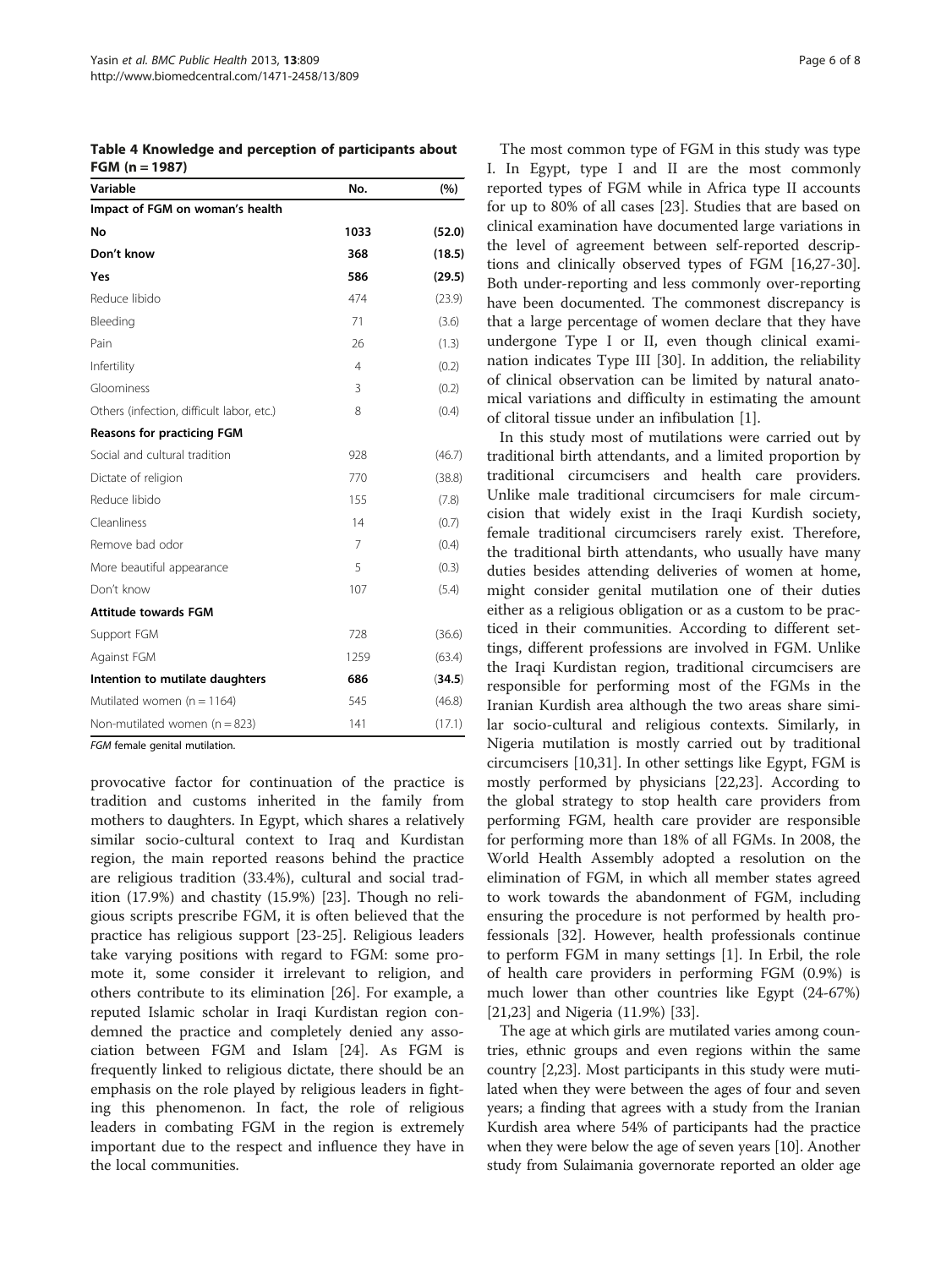<span id="page-6-0"></span>group (6–11 years) as the most common age of mutilation (60%) [\[14](#page-7-0)]. A study from Nigeria showed that 85% of women were mutilated when they were below one year [[34](#page-7-0)] while in Egypt the mean age of the time of FGM is 10.1 years [[23](#page-7-0)].

The extent of genital tissue cutting generally increases from Type I to III and the severity and risks are closely related to the anatomical extent of the cutting [1]. Therefore, the evidently low rate of complications reported in this study may be attributed to the high proportion of type I mutilation. The low complication rate could also be attributed to the fact that a relatively high proportion of women (35.8%) did not remember the event and reported no complications or that women do not link the complications to FGM due to their poor knowledge. Although reduced libido was reported as a complication of FGM, this could have other reasons than FGM such as marital status, depression and gynecologic problems. Unfortunately, this study did not investigate other possible causes of the reported reduced libido.

The practice of FGM was significantly associated with the mutilation status of the mother. Such a finding indicates that FGM is a custom that runs in the family as continuous practice from mothers to daughters. In a study in Indonesia from 2003, the majority of mothers of a sample of mutilated women reported themselves as being mutilated [[35\]](#page-7-0).

It is generally agreed that women's education may contribute to a reduction of the practice [2]. Several other studies have reported a negative association between FGM and the education level of mothers [4[,10,19,23](#page-7-0)]. However, this study did not show statistically significant association between FGM and the education status of the mother. Such findings might suggest that education alone is not sufficient to lead to the abandonment of FGM and might signal the superiority of traditions, cultural inherits and religious dictate over education in the Kurdish society. Interestingly, this study showed a statistically significant association between FGM and the education status of the father, which agrees with a study from Egypt [[23](#page-7-0)]. This may reflect the decision making process on FGM in the family and the society and the potential power of the father in making such decision. The role of father in making such decisions has not been studied in the Kurdish society so far. This issue needs further exploration and the potentially effective role of father should be considered in prevention programs. Research from other settings like Gambia has shown that the decision making for undergoing FGM is in large part made by mothers. However, there are instances where it is a joint decision by both mother and father with the latter only informed to obtain his agreement. Other decision-makers are female members in the family, particularly grandmothers [[36\]](#page-7-0).

#### Study limitations

This study was not able to identify and report the exact sub-types of FGM among the participants. It also does not cover the rural areas where a higher prevalence of FGM is expected. Future research should focus on the prevalence of the complications associated with FGM and the exploration of the roots of FGM in the Kurdish community in an in-depth manner.

#### Conclusions

Prevalence of FGM in Erbil city is very high; however, most cases are of type I. The practice is significantly associated with the employment status of the women, FGM status of their mothers and education status of their fathers. There is clear lack of knowledge about the health consequences of FGM. There is still a relatively important segment of women who support FGM and intend to mutilate their daughters. This signals the need for extensive education programs that could be carried out by health and education authorities in addition to religious leaders. Custom or tradition and dictate of religion are the main reasons for FGM that need further in-depth exploration.

#### Abbreviations

CI: Confidence interval; FGM: Female genital mutilation.

#### Competing interests

The authors declare that they have no competing interests.

#### Authors' contributions

BAY and NGAT conceptualized the study. BAY, NGAT and TSAH participated in designing the study. BAY, NGAT and NPS collected the data and carried out data analysis. BAY and NPS drafted and finalized the manuscript. TSAH and NGAT extensively reviewed and edited the manuscript. All authors contributed to interpreting study results and writing the manuscript. All authors read and approved the final manuscript.

#### Acknowledgement

The authors would like to thank the staff in the primary health care centers and the Maternity Teaching Hospital for their cooperation and support and the women who participated in the study.

#### Author details

<sup>1</sup>General Directorate of Health, Erbil, Iraqi Kurdistan Region, Iraq. 2 Department of Community Medicine, College of Medicine, Hawler Medical University, Erbil, Iraqi Kurdistan Region, Iraq.

#### Received: 29 September 2012 Accepted: 6 September 2013 Published: 8 September 2013

#### References

- 1. OHCHR, UNAIDS, UNDP, UNECA, UNESCO, UNFPA, UNHCR, UNICEF, UNIFEM, WHO: Eliminating Female Genital Mutilation: An Interagency Statement. Geneva: WHO; 2008.
- 2. UNICEF: Changing A Harmful Social Convention, Female Genital Mutilation/ Cutting. Italy: Innocenti digest; 2005.
- 3. WHO: A Systematic Review of the Health Complications of Female Genital Mutilation Including Sequel in Childbirth. Geneva: WHO; 2000.
- 4. UNICEF: Female Genital Mutilation/Cutting: A Statistical Exploration. New York: UNICEF; 2005.
- 5. WHO: Female genital mutilation-new knowledge spurs optimism. Progress in Sexual and Reproductive Health Research 2006, 72:1.